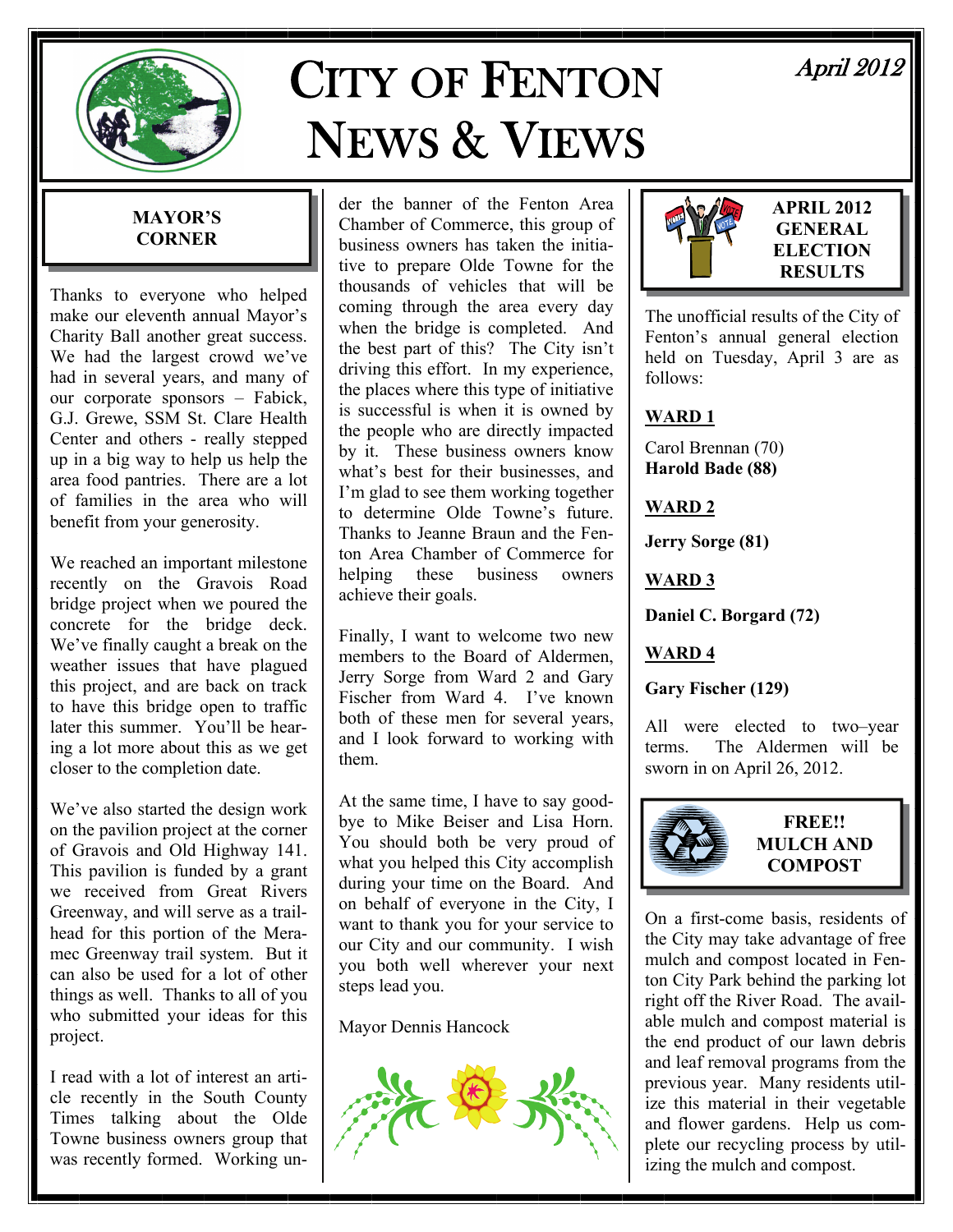#### Page 2 **FENTON NEWS & VIEWS** April 2012

#### **PLANNING & ZONING COMMISSION PUBLIC HEARING**

On **Tuesday, May 1, 2012**, the Planning & Zoning Commission will hold a Public Hearing at **7:00 p.m.** during their regularly scheduled meeting at City Hall to consider the following:

### **NEW BUSINESS**

- A petition by CEDC, Inc., representing Jim Butler Chevrolet, Inc., for a Special Use Permit to operate a storage area for new, unlicensed vehicles offered for sale by a new car franchised dealer at 767 Gravois Bluffs Boulevard and 809 Danielle Place Boulevard. The parcel is zoned "C-1" Commercial Zone District.
- A petition by Tacala, LLC, for a Special Use Permit to operate a drive-through facility at 611 Gravois Road. The parcel is zoned "OT-2" Olde Towne Family Entertainment/ Commercial Zone District.
- A petition by Mike Harrell, representing K&K Supply, Inc., for a Special Use Permit for outdoor storage of equipment and materials at 545 N. Highway Drive. The parcel is zoned "BP -3" Business Park-General Office Centers, Small Warehousing District.
- Consideration of amendments to *Chapter 460: Accessory Buildings, Structures and Uses* of the Zoning Code.

• A petition by the City of Fenton to amend *Chapter 460: Accessory Buildings, Structures and Uses* of the Zoning Code.

#### **SITE PLAN REVIEW**

• A petition for Site Plan Review by Gravois Bluffs East 8-B, LLC, for a parking lot expansion at 601 Gravois Bluffs Boulevard. The property is zoned "OT-3" Olde Towne Mixed Use Zone District.

For more information, please contact the Community Development Department at (636) 349-8110.



#### **Free Yard Waste/Trash Overflow Stickers**



**TRASH TALK** 

The Board of Aldermen has elected to make the six (6) free Yard Waste/ Trash Overflow Stickers available to residents for pick up at City Hall Monday through Friday 8:00 a.m. to 4:30 p.m.

#### **Memorial Day**



With the Memorial Day holiday just around the corner, this is just a reminder that there will be no trash pick up on Monday, May 28, 2012.

- Monday trash pick up will move to **Tuesday, May 29.**
- Thursday recycling pick up will move to **Friday, June 1.**

As always if you have questions, please call City Hall at (636) 343- 2080.



The following businesses have applied for an occupancy permit and are planning on calling Fenton "home":

#### *Captive Aire System*

1720 West Park Center Drive, Suites C and D (sales and engineering of restaurant hood systems and fire system management controls)

#### *Control Devices, LLC*

1555 Larkin Williams Road (manufacturing of valves, including manual and automated assembly)

> *H&R Block*  653 Gravois Bluffs Blvd.

(tax preparation service)

#### *Task-Team Activities for Special Kids*

980 Horan Drive (non-competitive team sports and social programs for youth with special needs)

#### *Dress Barn*

185 Gravois Bluffs Plaza Drive (retail sales)

#### *St. Louis Medical Supply*

1666 Larkin Williams Road (office space and warehouse for selling disposable medical supplies)

Welcome to Fenton. We are glad you are here!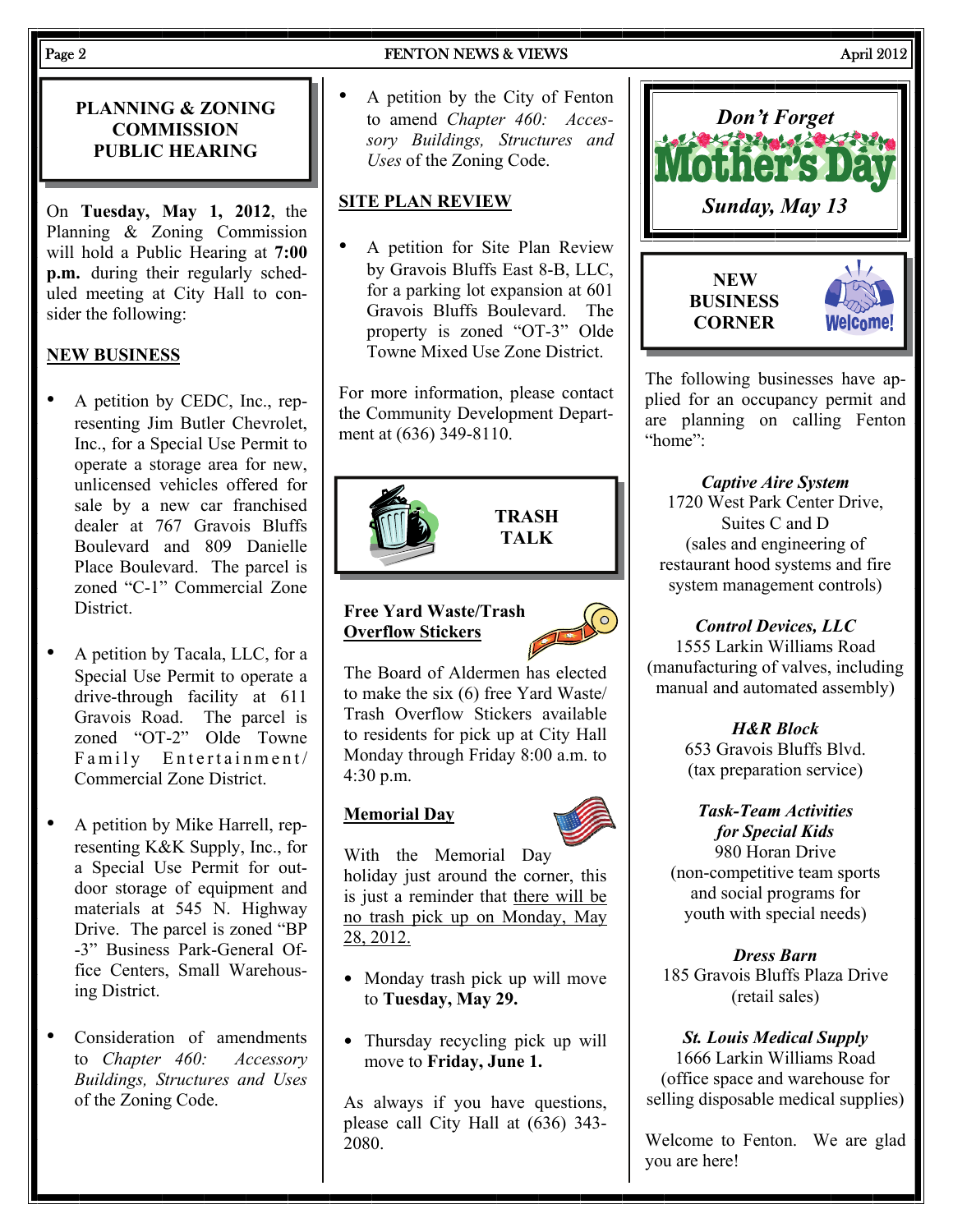

#### **PARKS & RECREATION HAPPENINGS**

*For information on these programs, including fees and times, check out a copy of the "Beacon".* 

#### **2012 FENTON TRIATHLON**

The Parks Department will host the first annual Fenton Triathlon on Saturday, August 4. The race will be-



gin and end at River-Chase with all events beginning at 7:00 a.m. This triathlon will consist of a  $\rightarrow$  300 yard swim in the out-

door pool, a 16.5 mile bike ride and a 3.1 mile run. For more information go to [www.fentonmo.org](http://www.fentonmo.org) or call Andy at (636) 717-3974.

#### **PERSONAL TRAINING**

RiverChase has great personal training specials going on all  $\bullet$ summer. Call (636) 343-0067 for more information.

#### **LAND AEROBICS**

Aerobics classes as low as \$11 for **a** an 8-week session. Many classes to choose from. Check out the *Beacon* for more information.

#### **SENIOR LUNCH AND BINGO**

Adults, 55+, are invited to our next Lunch and Bingo at RiverChase. Join us on Wednesday, May  $\widehat{\mathcal{G}}$ 9th at 10:30 a.m. What's on the menu this month?  $\sim$ Homemade chicken salad  $\triangleq$ sandwiches.



Ages 6 and older and all skill levels are welcome. Classes are Tuesday, Thursday and

Saturday. Next session starts April 24.

#### **ADULT KI AIKIDO**

Classes are available Tuesday, Thursday and Saturday for ages 16 and older. Next session begins April 24.

#### **COMMUNITY TAILGATE SALE**

Register now for the Community Tailgate Sale to be held at RiverChase



on Saturday, May 5 from  $8:00$  a.m. - 2:00 p.m.

flea market in Fenton. Sale is open to the public.

#### **FENTON SWIM AND DIVE TEAM**

The Fenton Swim  $\&$  C<sup>5</sup> Dive Team, for ages 6-18 years old, is getting ready to splash into our summer league. The teams compete against other munici-

#### **READY - SET - RUN**

A character-building running program that trains kids ages 8-13 to partici-



pate in a 5K run. Classes are **A** held on Tuesday and Thursday evenings at 6:00 p.m. and begins July 31.

#### **WATER AEROBICS**

Come join the current session of Water Aerobics. There are many classes to choose from, including *Aquacise, Total Body Workout, Water Pilates*,

and *Aqua Zumba*. Call RiverChase for class times and prices. Come join

the current session at any time with a Flex pass or Daily pass. Starting May 29 we will be offering Deep Water Aerobics.

#### **SWIMMING LESSONS**

Summer lessons will start on June



4. For your convenience we will have morning and evening lessons. Call River-

Chase or check the *Beacon* for days and times.

#### **INNER TUBE WATER POLO**

This is a super fun variation of water polo. Requires no experience, just sit in inflatable  $\angle$ tubes. League starts  $\mathcal{C}$  $\delta^{\circ}_{\alpha\beta}$ June 1 with seven weeks of games.





Ready for some good, old- $\left(\frac{1}{2}, \frac{1}{2}\right)$  fashioned, outdoor, summer fun? Come to our family campout on June 9 at RiverChase.

#### **SAFETY FAIR**

A Safety Fair will be held on Saturday, June 2 from 8:00-11:00 a.m. at RiverChase. The Fair will include showcase fire safety, Safety Town, water safety, car seat safety, poison safety, disaster preparedness, personal safety and self defense.

#### **SPLASH BASH**

Join the after hours pool party at RiverChase on Saturday, June 30 and



Saturday, July 28 from 8:00-10:00 p.m. There will be a Live DJ, swimming and concessions.

#### **RIVERCHASE MEMBERSHIP**

RiverChase has a Membership plan to fit most budgets. Summer is just around the corner (in fact we got a great early start) so now is the time to get in shape for the

*(Continued on page 4)* 

#### Page 3 FENTON NEWS & VIEWS April 2012



palities. These are recreational teams that have an emphasis on developing sportsmanship, learning basic skills, and having fun! Next registration date is Saturday, May 5, from 10:00 a.m. to 2:00 p.m.

We'll turn a portion of the  $\sum_{\text{parking}}$  lot into the best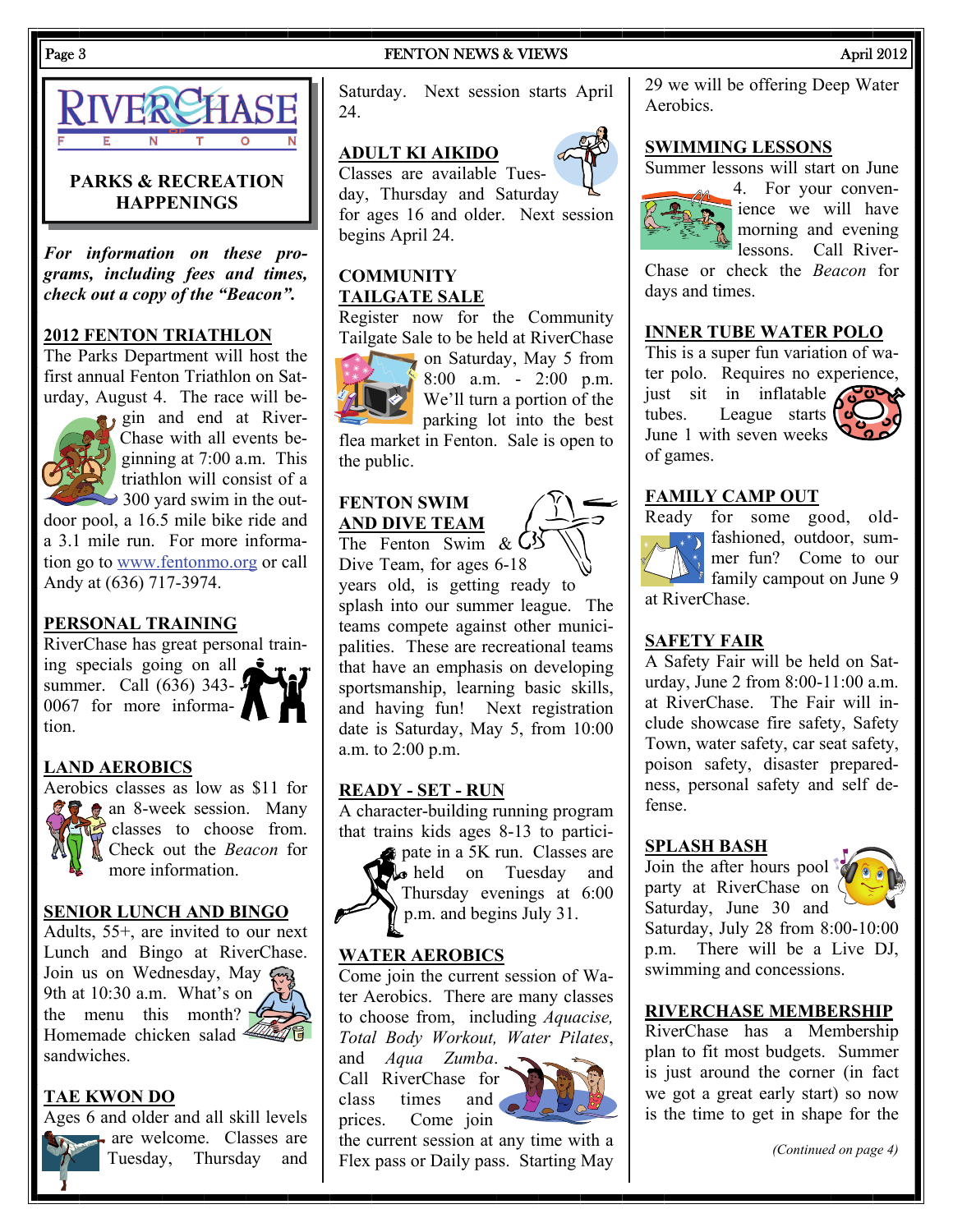#### **PARKS HAPPENINGS**

*(Continued from page 3)* 

Summer. The outdoor pools will open May 26, and you want to be ready. RiverChase membership offers unlimited entry to the fitness center and the pools. There has never been a better time to join. If you have never been to your community center drop in and take a tour. You'll be glad you did and glad you joined. It's going to be a GREAT SUMMER at RiverChase!

#### **FENTON CELEBRATES 175TH YEAR ANNIVERSARY**

Calling all residents and friends. The City of Fenton is celebrating it's 175th anniversary with the Cardinals. That's right, it's Fenton Night At Busch Stadium. Come



watch our World Champion St. Louis Cardinals take on our cross State rivals from the American League,

the Kansas City Royals. The game is Friday, June 15 and starts at 7:15 p.m. All tickets are discounted and cost \$16 each. Grab the whole family, a few friends, and help Fenton celebrate 175 years. Tickets are on sale now. You may order your tickets by calling (636) 343-0067 or come by your community center and purchase your tickets. There are no limits to the amount of tickets you can purchase but there is a deadline of May 28 to purchase. Let's go Fenton and let's go Cards!

#### **MEMORIAL DAY OBSERVANCE**

Please join us at the Fenton City Park's Memorial Day Heroes Memorial on



Monday, May 28 at 10:00 a.m. as we honor the brave men and women who have sacrificed so much to keep our country safe. Our Guest Speaker will be Mr. John Comerford, Chairman of the Missouri Vet-

#### Page 4 **FENTON NEWS & VIEWS April 2012**

erans Commission. The Memorial Day Observance is presented by the Parks & Recreation Department along with Scout Troop 778. Mayor Dennis Hancock will be the Master of Ceremony. Lawn chairs recommended.

*For information on all programs (including fees and times), contact RiverChase of Fenton at (636) 343- 0067. You can also check out the Beacon at [www.fentonmo.org](http://www.fentonmo.org).*



# **MOSQUITO CONTROL**

With Summer around the corner here are some ways to reduce the mosquito population, before the heat sets in!

- Eliminate standing water sites where mosquitoes can breed.
- Clean out clogged rain gutters and downspouts so they won't hold water.
- Empty, clean and refill birdbaths on a weekly basis.
- If you have a pool, make sure the cover isn't holding water and breeding mosquitoes.
- Keep in mind that mosquitoes nest in vegetation and other protected places; keep the grass cut and bushes trimmed.

# **ST. LOUIS COUNTY POLICE—FENTON PRECINCT UPDATE**



City of Fenton maintains a **20 miles per hour** speed limit on all residential streets within the City **limits** 

St. Louis County Police Department and the City of Fenton's



number one complaint **SLOW** from citizens are speeding vehicles in residential areas. Please feel free to

report any concerns to the Police Department. An Officer can conduct radar in the area or our new radar trailer can be set up to slow down traffic.

#### **BUSINESS + COMMUNITY FAIR**

On Wednesday, May 30, the Fenton Chamber of Commerce will host a Business + Community Fair. It will take place at Rockwood Summit High School from 4:30— 6:30 p.m. This event is fun for the entire family; juggling acts, balloon art, lot of freebees, and tons of free food samples. St. Louis County Police Department will have a table, stop by and see us.

#### **PRESCRIPTION MEDICATION TAKE-BACK PROGRAM**

The Drug Enforcement Agency (DEA) will sponsor a Prescription Medication Take-Back on Saturday, April 28, 2012. Medication in its original container can



be dropped off from 10:00 a.m. - 2:00 p.m. at the St. Louis County Police - City of Fenton Precinct at City Hall, 625 New Smizer Mill Road. No needles will be accepted

**Neighborhood Policing Officer (636) 343-2080 P.O. Aaron Dilks-Ext. 1123** 

> **Precinct Phone (636) 349-8120**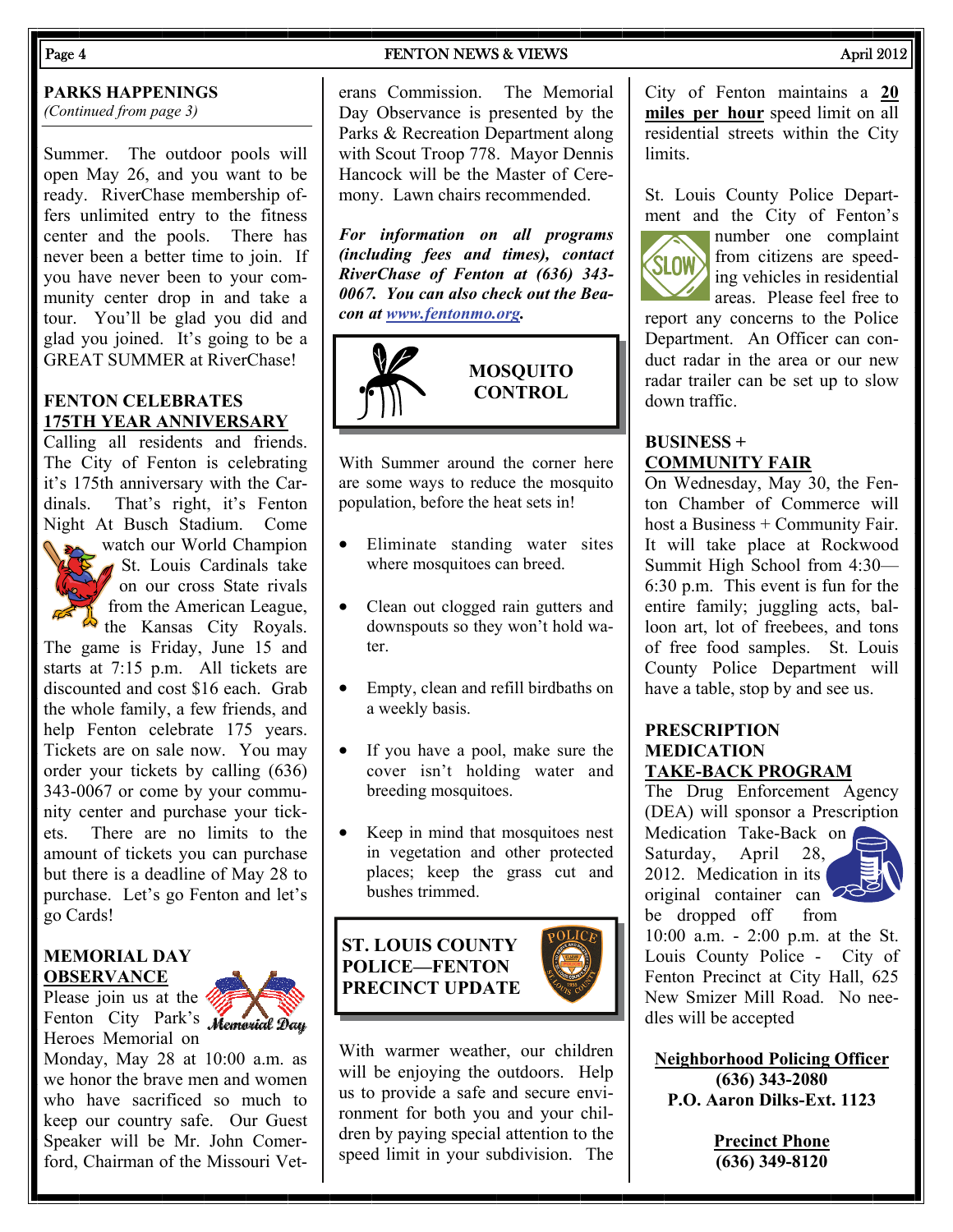# Page 5 **FENTON NEWS & VIEWS** April 2012



**SPRING LEAF REMOVAL PROGRAM** 

**The City's Spring Leaf Program has begun and will end the week of April 23.** Pick-ups start in a different part of the City each Monday, leaves should be at the curb by 7:00 a.m. Leaf removal will occur each week until all areas have been serviced once.

**PLEASE DO NOT RAKE LEAVES INTO THE STREET.** Leaves should be raked to the back of curbs as leaves in the gutter could wash into, and ultimately clog the storm system during heavy rains.

If you have any questions, please contact the Public Works Department at (636) 349-8155.



**FENTON HISTORICAL SOCIETY** 

**Annual Spring Luncheon and Antique Appraisal** 

**Saturday, April 28, 2012 Sunset Lakes Banquet Center Time: 12:30 p.m. Cost: \$17.50** 

The clock is ticking. Don't miss out on this much-anticipated event. Among the many silent auction items that will be available are Cardinal Baseball tickets. And back by popular demand is Joan Komlos, our appraiser for all those interesting antiques. Don't forget the quilt raffle. Included with the quilt this year is a dust ruffle and pillow shams. Members are working to make this a very special event for our guests. **All tickets must be** 

#### **purchased in advance no later than April 20.**

To make a reservation you may contact us by email at [fentonhis](mailto:fentonhistory@hotmail.com)[tory@hotmail.com](mailto:fentonhistory@hotmail.com) or by phone at (636) 326-0808 or (636) 343-1699.

#### **DECISIONS FROM THE MARCH 1 AND 22 BOARD OF ALDERMEN MEETINGS**

# *Decisions*



- $\checkmark$  Approved a request from the Fenton Area Chamber of Commerce for Nikki Finkbiner to prepare a detailed area map for their publication in the amount of \$600.00.
- $\checkmark$  Approved having Chuck Jahneke prepare project construction plans/ specifications for all bid applicants to comply with for the construction of the Olde Towne Fenton Pavilion in the amount of \$2,600.
- $\checkmark$  Approved the advertisement of bids for Materials and Services needed to construct the Olde Towne Pavilion, as approved under the Municipal Park Grant Round 12.
- $\checkmark$  Approved a liquor license submitted by O'Charley's #337, 190 Gravois Bluffs Circle.
- $\checkmark$  Approved seeking bids to replace four chemical water treatment controllers at RiverChase.
- $\checkmark$  Approved Authorized Elevator to service the elevator at RiverChase for \$840 per year.
- $\checkmark$  Approved the termination of the existing contract with America's Parking Remarking for pavement marking services.
- $\checkmark$  Approved purchasing concrete through the St. Louis County Co-op Program.
- $\checkmark$  Approved the request for the City to offer flu shots for all City of Fenton employees.
- $\checkmark$  Approved the City to utilize Mercy Corporate Health for six months for random drug/ alcohol testing.

# *Ordinances*



**#3251** Renews the Irrevocable Letter of Credit with Ronald E. Emmenegger Enterprises, Inc. guaranteeing subdivision improvements for the Estates of Uthoff Valley.

**#3252** Approves an agreement between the City of Fenton and Sisters Tea House & Gift Shop L.L.C., to lease the Navajo Facility.

**#3253** Grants an easement to Union Electric Company d/b/a Ameren UE for the Olde Towne Pavilion Project.

**#3254** Approves a one-year Class Software Maintenance Agreement with The Active Network, Inc.

**#3255** Approves an agreement with Sungard Pentamation, Inc. for the Finance Department's Accounting Software Package.

**#3256** Establishes the Year 2012 Municipal Tax Rate for general revenue purposes in the City of Fenton, Missouri at no cents for each one hundred dollars of valuation for all real and personal property.

**#3257** Approves a Special Use Permit petitioned by Sean P. Cooney, DMD, L.L.C., to operate a Dental Facility at 30 Fenton Plaza.